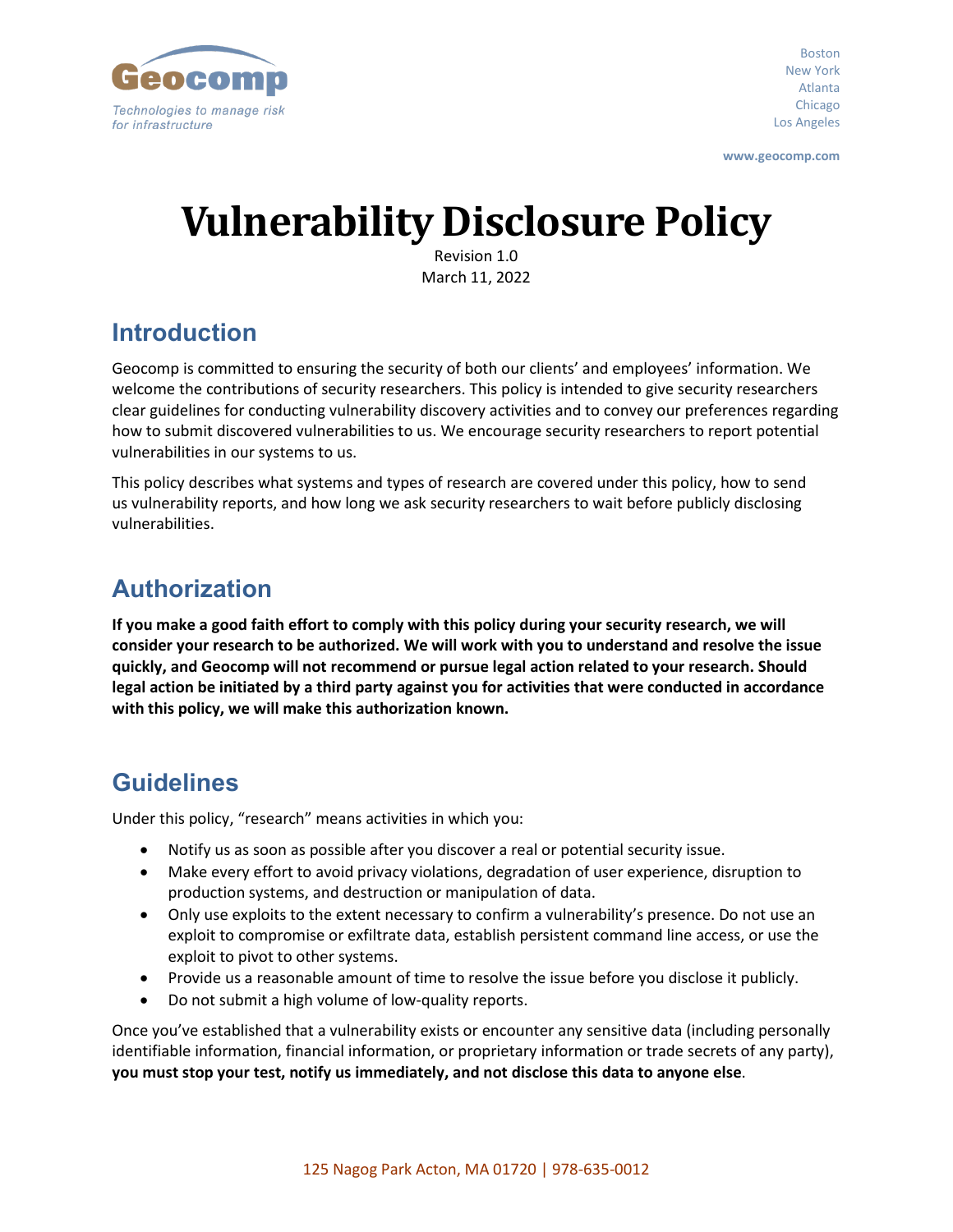

## **Test methods**

The following test methods are not authorized:

- Network denial of service (DoS or DDoS) tests or other tests that impair access to or damage a system or data
- Physical testing (e.g. office access, open doors, tailgating), social engineering (e.g. phishing, vishing), or any other non-technical vulnerability testing

#### **Scope**

This policy applies to the following systems and services:

- *\*.geocomp.com*
- *\*.geotesting.com*
- *\*.isitecentral.com*

**Any service not expressly listed above, such as any connected services, are excluded from scope** and are not authorized for testing. Additionally, vulnerabilities found in systems from our vendors fall outside of this policy's scope and should be reported directly to the vendor according to their disclosure policy (if any). If you aren't sure whether a system is in scope or not, contact us at [info@geocomp.com](mailto:info@geocomp.com) before starting your research.

Though we develop and maintain other internet-accessible systems or services, we ask that *active research and testing* only be conducted on the systems and services covered by the scope of this document. If there is a particular system not in scope that you think merits testing, please contact us to discuss it first. We will increase the scope of this policy over time.

### **Reporting a vulnerability**

*Information submitted under this policy will be used for defensive purposes only – to mitigate or remediate vulnerabilities. If your findings include newly discovered vulnerabilities that affect all users of a product or service and not solely* Geocomp*, we may share your report with the appropriate entity, where it will be handled under their procedures. We will not share your name or contact information without express permission.*

**We accept vulnerability reports via [info@geocomp.com](mailto:info@geocomp.com)**. Reports may be submitted anonymously. If you share contact information, we will acknowledge receipt of your report within 3 business days.

By submitting a vulnerability, you acknowledge that you have no expectation of payment and that you expressly waive any future pay claims against Geocomp related to your submission.